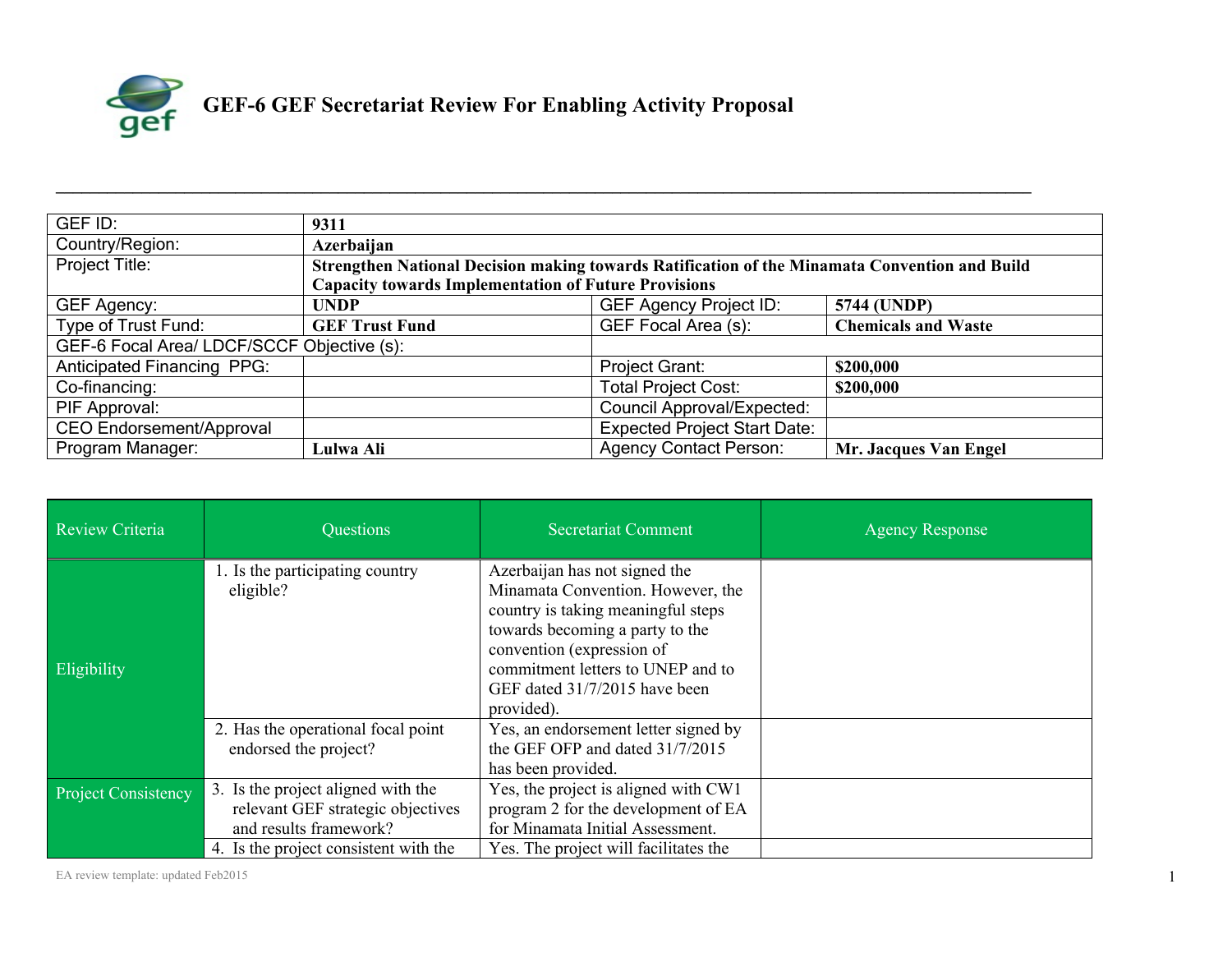| <b>Review Criteria</b>   | <b>Questions</b>                                                                                                                                    | <b>Secretariat Comment</b>                                                                                                                                                                                                 | <b>Agency Response</b> |
|--------------------------|-----------------------------------------------------------------------------------------------------------------------------------------------------|----------------------------------------------------------------------------------------------------------------------------------------------------------------------------------------------------------------------------|------------------------|
|                          | recipient country's national<br>strategies and plans or reports and<br>assessments under relevant<br>conventions?                                   | ratification and early Implementation<br>of the Minamata Convention in the<br>country.                                                                                                                                     |                        |
|                          | 5. Are the components in Table A<br>sound and sufficiently clear and<br>appropriate to achieve project<br>objectives and the GEBs?                  | Yes. The proposed EA and the project<br>framework, including envisaged<br>activities, are entirely in line with the<br><b>GEF Initial Guidelines for Enabling</b><br>Activities for the Minamata<br>Convention on Mercury. |                        |
| Project Design           | 6. Are socio-economic aspects,<br>including relevant gender<br>elements, indigenous people, and<br>CSOs considered?                                 | Yes.                                                                                                                                                                                                                       |                        |
|                          | 7. Is the project implementation/<br>execution arrangement adequate?                                                                                | Yes. The project will be implemented<br>through National Implementation<br>Modality (NIM) with the Ministry of<br>Ecology and Natural Resources as the<br>execution agency- the national<br>partner.                       |                        |
|                          | 8. Is indicated cofinancing<br>appropriate for an enabling<br>activity?                                                                             | Not applicable. This is an EA and<br>cofinancing is not a requirement.                                                                                                                                                     |                        |
| <b>Other Comments</b>    | 9. Comments related to adequacy of<br>information submitted by country<br>for the financial management and<br>procurement assessment <sup>1</sup> . |                                                                                                                                                                                                                            |                        |
| Resource<br>Availability | 10. Is the proposed Grant (including<br>the Agency fee) within the<br>resources available from (mark all<br>that apply):                            |                                                                                                                                                                                                                            |                        |
|                          | • The STAR allocation?                                                                                                                              | NA                                                                                                                                                                                                                         |                        |
|                          | • The focal area allocation?                                                                                                                        | Yes                                                                                                                                                                                                                        |                        |
|                          | • The LDCF under the principle<br>of equitable access?                                                                                              | <b>NA</b>                                                                                                                                                                                                                  |                        |

EA review template: updated Feb2015  $1$  Question 9 is applicable only to direct access proposal while question 10 (on fees) is not applicable to direct access proposal.